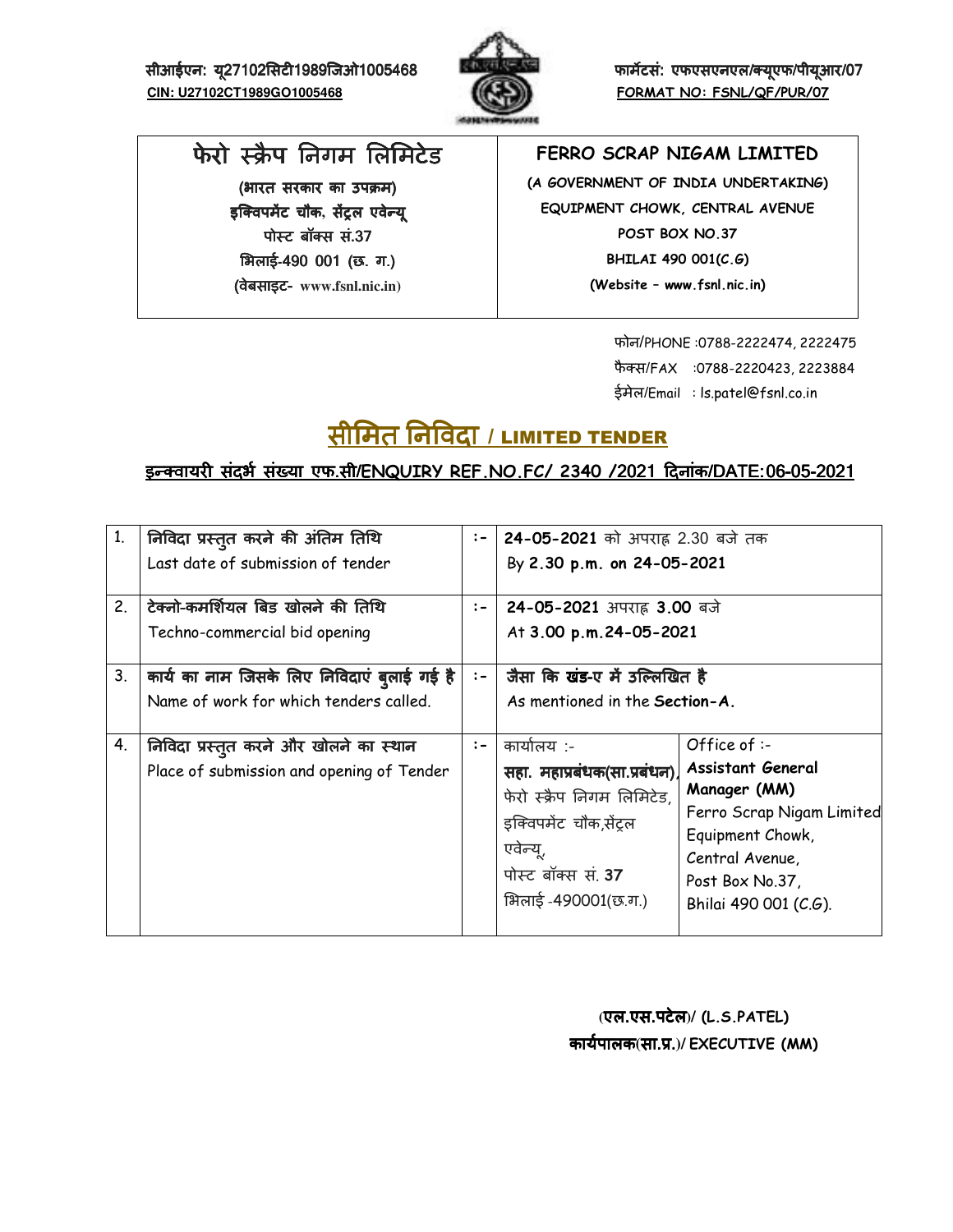

# फेरो स्क्रैप निगम लिमिटेड

(भारत सरकार का उपक्रम) इक्विपमेंट चौक, सेंट्रल एवेन्यू पोस्ट बॉक्स सं.37 भिलाई-490 001 (छ. ग.) (वेबसाइट वेबसाइट - **www.fsnl.nic.in)**

## **FERRO SCRAP NIGAM LIMITED (A GOVERNMENT OF INDIA UNDERTAKING) EQUIPMENT CHOWK, CENTRAL AVENUE POST BOX NO.37 BHILAI 490 001(C.G) (Website – www.fsnl.nic.in)**

#### )न?वदाकताAओं को )नदश:/**INSTRUCTIONS TO THE TENDERER:**

#### निविदा प्रस्तुत करने से पहले निविदाकार को निम्नलिखित निर्देशों को ध्यान से पढ़ना चाहिए।

Tenderer should read the following instructions carefully before submitting tender.

### 1. **निविदा में निम्नान्**सार 3 खंड शामिल हैं :-

The tender comprises of 3 sections as stated below :-

खंड "ए" तकनीकी विनिर्देश और आपति/कार्य का दायरा दिखाने वाला तकनीकी हिस्सा है। **SECTION "A"** is the technical part showing technical specification and scope of supply/work. खंड "बी" निविदा के नियम और शर्तें वाणिज्यिक भागमें दर्शाया गया है। **SECTION "B"** is the commercial part showing terms &conditions of the tender. खंड "सी" मूल्य-बिड जमा करने के लिए प्रारूप दिखा रहा है। **SECTION "C "**is the price part showing the format for submission of price-bid.

2. ) निविदाकर्ता को उपरोक्त उल्लिखित सभी 3 अनुभागों को पूरा करने वाला निविदा प्रस्तुत करना होगा।

Tenderer must submit complete tender containing all the 3 Sections mentioned above.

3. खंड "ए" के अन्**सार सभी तकनीकी विवरणों की पृष्टि और स्वी**कृति, निविदा के खंड"ए" मैं स्पष्ट रूप से उल्लिखित होना चाहिए।

Confirmation and acceptance of all the technical details as per Section-A must be clearly mentioned in **Section-A** of the tender.

## 4. खंड<sup>.</sup>बी' के अन्**सार सभी वाणिज्यिक नियमों और शर्तों की प्**ष्टि और स्वीकृति, निविदा की खंड "बी" में दी जानी चाहिए।

Confirmation and acceptance of all the commercial terms & conditions as per Section-B must be given in **Section-B** of the tender.

## 5. खंड"ए" और "बी" के प्रत्येक पृष्ठ पर निविदाकर्ता के अधिकृत हस्ताक्षरकर्ता द्वारा हस्ताक्षरित होना चाहिए और नाम तथा पदनाम के साथ इस निविदा के तकनीकी और वाणिज्यिक भागों की स्वीकृति का टोकन के रूप में सील मुहर के साथ उल्लेख किया जाना चाहिए।

Each page of **Sections A & B** should be signed by authorised signatory of the tenderer and name and designation should be mentioned along with rubber stamp/seal of the tenderer as a token of acceptance of the technical and commercial parts of this tender.

## 6. निविदा के खंड "ए" और खंड "बी" को सील बंद कवर/लिफाफे में एक साथ प्रस्तूत किया जाना चाहिए,

लिफाफे के ऊपर <u>"भाग -1: टेक्नो-कामर्शियल बिड" लिखा</u> जाना चाहिए। इस लिफाफे पर इन्क्वारी क्रमांक,खोलने का दिनांक और नियत दिनांक का भी उल्लेख किया जाना चाहिए।

**Section-A & Section-B** of the tender are to be submitted together in a sealed cover/envelope which should be superscribed as "**PART-I : TECHNO-COMMERCIAL BID".** The Enquiry No., Date and Due Date of opening should also be mentioned on this envelope.

-2-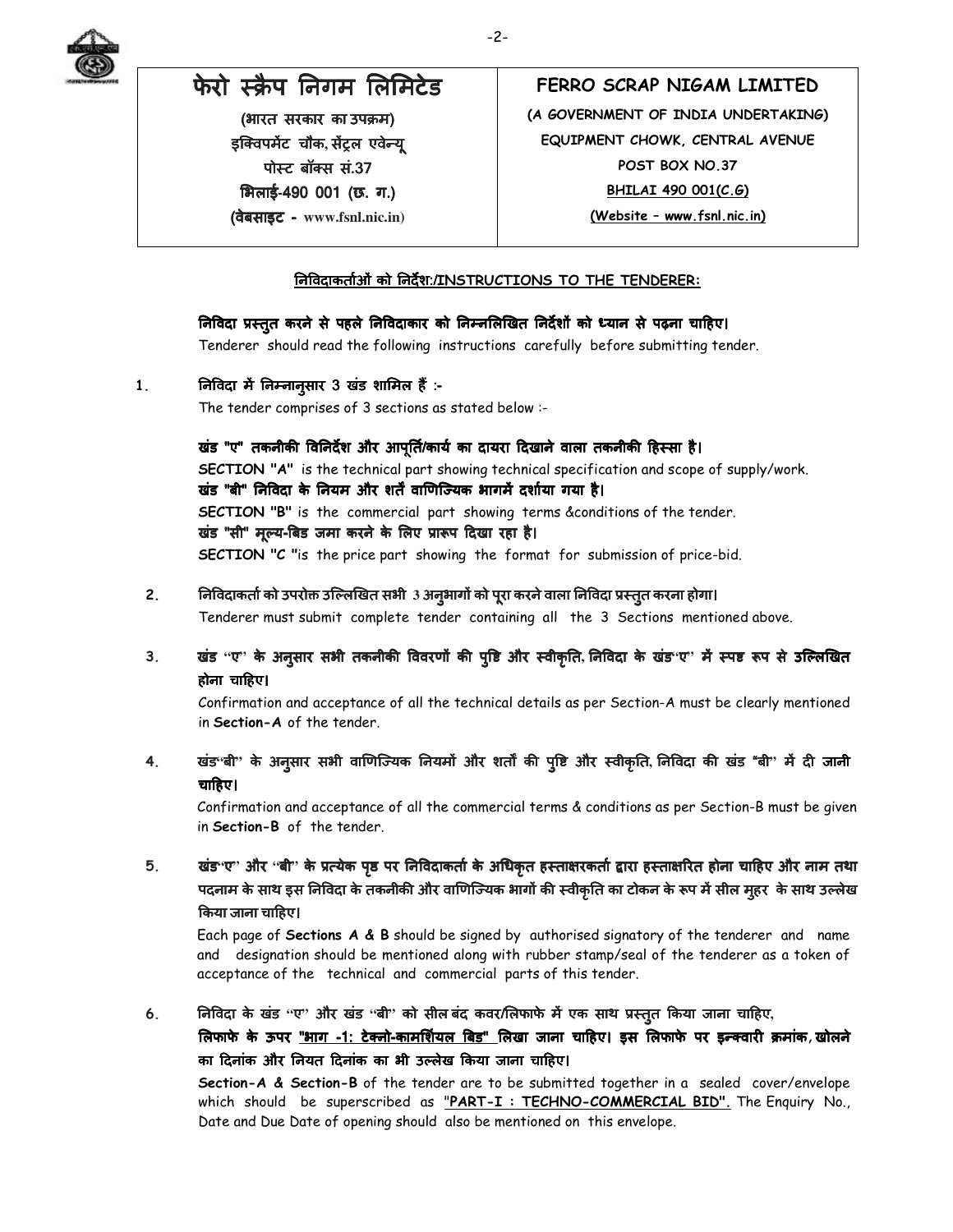

7. <u>कीमतें/दरें भाग-1 में नहीं दिखनी चाहिए :-</u>प्रत्येक कार्य के लिए मूल्य/दर खंड"स" में दिखाया जाना चाहिए और एक अलग मुहर बंद कवर में डाल दिया जाना चाहिए जिसे "भाग-2: मूल्य बोली" के रूप लिफाफे के ऊपर लिखा जाना चाहिए। इस लिफाफे पर इन्क्वारी संख्या और तारीख का भी उल्लेख होना चाहिए। खंड"स"के प्रत्येक पृष्ठ को निविदाकर्ता के अधिकृत हस्ताक्षरकर्ता द्वारा हस्ताक्षरित किया जाना चाहिए और नाम और पदनाम तथा सील मुहर के साथ उल्लेख किया जाना चाहिए।

**Prices/Rates should not be shown in Part-I** :-Price/Rate for the each job should be shown in **Section-C** and put in a separate sealed cover which should be superscribed as "**PART-II : PRICE BID".** The enquiry No. and date should also be mentioned on this envelope. Each page of **Section-C** should be signed by authorised signatory of the tenderer and name and designation should be mentioned along with rubber stamp/seal of the tenderer.

8. उपर्युक्त सभी मुहर बंद कवर को एक साथ रखा जाना चाहिए और एक बड़े लिफाफे में सील मुहर बंद कर दिया जाना चाहिए, जिस पर संबंधित निविदा इन्क्वारी संदर्भ संख्या तथा नियत दिनांक का उल्लेख किया जाना चाहिए और नीचे दिए गए पते पर अधोहस्ताक्षरकर्ता के कार्यालय को भेजा जाना चाहिए: -

फेरो स्क्रैप निगम लिमिटेड इक्विपमेंट चौक, सेंट्रल एवेन्यू पो&टबॉ!स सं बॉ!स सं**.**37 भिलाई 490 001 (छ.ग.)

All the above mentioned sealed covers should be put together and sealed in one bigger envelope on which the relevant tender Enquiry Ref. No. and Due date should be superscribed and sent to the office of the undersigned at the address given below:-

 Ferro Scrap Nigam Limited Equipment Chowk, Central Avenue, Post Box No.37, Bhilai - 490 001.

9. मल्यनिविदाएँ (भाग-2) उन निविदाकर्ताओं का भाग-2, जो कि तकनीकी और व्यावसायिक रूप से स्वीकार्य हैं, खोले जाएंगे, जिसे व्यक्तिगत निविदाकर्ता को अग्रिम में खोलने कि तारीख के साथ सूचित किया जाएगा। उन )न?वदाकताAओं )न?वदाकताAओं कJ कJमत बोल जो तकनीकJ कJमत / rयावसा)यक cप से &वीका rयावसा)यक से &वीकायA नहं ह\_ यA ह\_**,** को )न?वदाकताA या उनके अधिकृत प्रतिनिधि को मुहरबंद और बिना खोले सौंप दिया जाएगा ।

The **Price-Bids i.e. Part-II** of those tenderers which are technically and commercially acceptable only shall be opened on the date, which shall be intimated in advance to the individual tenderer. The price-bid of those tenderers which are not technically/commercially acceptable shall be handed over to the tenderer or their authorised representative in sealed and unopened condition.

10. यदि चाहें तो निविदाकर्ता, इस निविदा खोलने के समय भाग लेने के लिए प्राधिकृत पत्र के साथ अपने अधिकृत प्रतिनिधि को नियुक्त कर सकते हैं।

 Tenderers if so desired, may depute their authorised representative with letter of authority to attend this tender opening.

- 11. )निविदाजो क्रम संख्या (2) से (9) के अनुसार जमा नहीं किया गया है उसे निरस्त कर दिया जाएगा । Tenders not submitted as stipulated at point nos. (2) to (9) above shall be rejected.
- 12. इस निविदा के खंड "ए", "बी" और "सी" में किसी भी शर्तों का अनुपालन नहीं करने से भी निविदा रद्द हो सकती है। Non-compliance of any of the stipulations in **Section A, B & C** of this tender enquiry also may cause rejection of the tender.
- Note:- Interested vendors for the item/job mentioned in this tender can apply for vendor registration by submitting vendor enlistment form available in our website www.fsnl.co.in for future participation in tenders after enlistment. Vendors who are already enlisted with FSNL can only participate in this tender.

-3-

 **(**एल.एस.पटेल**)/ (L.S.PATEL)** कायAपालक**(**सा.H.**)/ EXECUTIVE (MM)**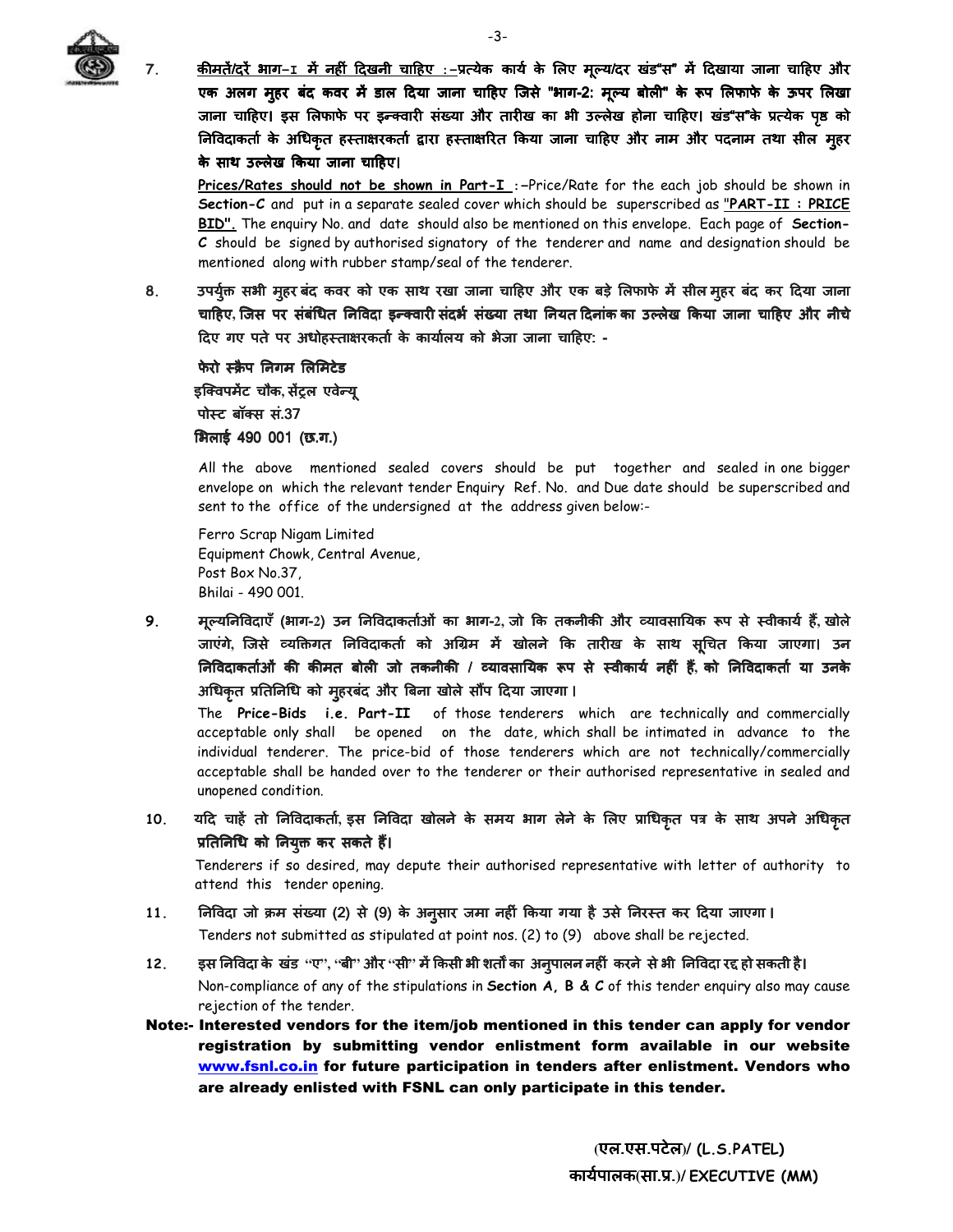

**Specification of Spare Parts for HM-101 Crane to be supplied at our FSNL Hazira Unit, inside Arcelor Mittal Nippon Steel India Ltd. Surat (Gujarat).**

| S/N Description | Part No.   | Quantity | Make          |
|-----------------|------------|----------|---------------|
| Gear Coupling   | M/001/1096 | 1 Set    | Indigious,    |
| Clutch Plate    | GP-565901  | 1 Set    | Imported, OEM |

#### **General Note :-**

- 1. Bidders may visit our Corporate Office between **9 am to 5 pm** on working days **(except 2nd & 4 th Saturdays and Sundays)** for any clarification before submitting the offers.
- 2. Please refer to the terms & conditions in the **Section-B** enclosed herewith and confirm each point in your quotation.
- 3. Each page should be signed by authorised signatory of the tenderer and name & designation should be mentioned along with rubber stamp/seal of the tenderer as a token of acceptance.

| Date: | Signature                 |
|-------|---------------------------|
|       | Name (in block letter) :  |
|       | Designation:              |
|       | Rubber Stamp of the Co. : |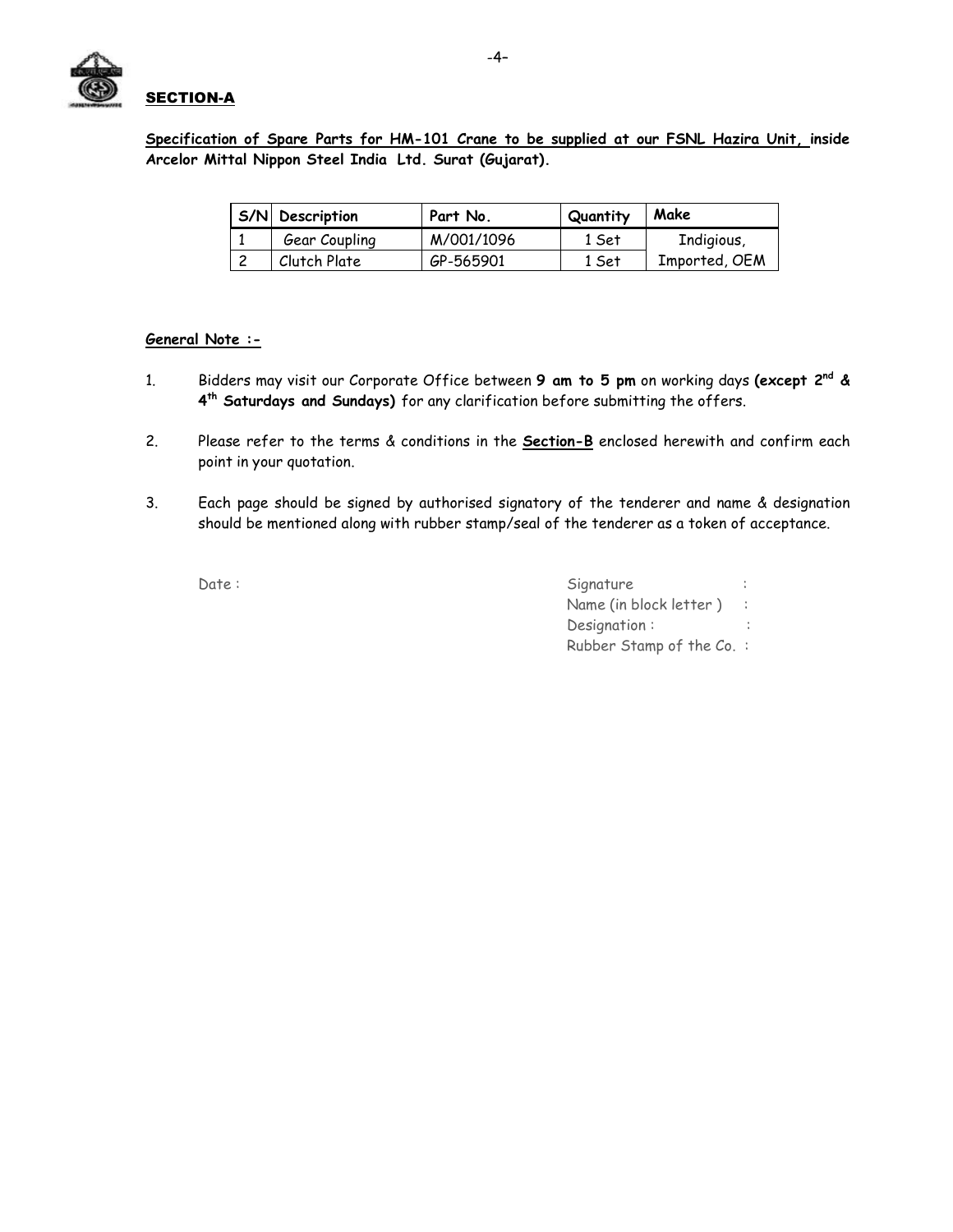

### SECTION-B

#### **TERMS & CONDITIONS**

- 1. **Firm Price :-** The price quoted should remain firm through complete execution of the order.
- 2. **Validity :-** The quotation should be valid for a period of **120 days** from the date of opening of the techno-commercial bid.
- 3. **GST :-** Tenderers are requested to provide GST details as per **Annexure-I** & **II** and also mention the percentage of GST applicable extra separately & the rate should be quoted exclusive of GST.
- 4. **GST Registration :-** Tenderers shall ensure that their GST registration and GST No. is valid and active at the time of opening of the tender.

If in case the GST status is found invalid & not active, their offer is liable for rejection.

- 5. **Preference to "Make in India" :-** Preference to "Make in India" will be given as per **Annexure-III.**
- 6. **Delivery :-** Delivery shall be made within **1 (one) month** from the date of receipt of our confirmatory purchase order/LOI at Hazira Unit.
- 7. **Packing, Loading, Lacing & Forwarding Charges :-** The price(s) quoted by the tenderer shall be deemed to be inclusive of packing, loading, lacing and forwarding charges to ensure safety during transit.
- 8. **Transportation charges :-** Tenderers have to quote **F.O.R. Hazira, inside Arcelor Mittal Nippon Steel India Ltd. Surat (Gujarat)** destination rates in **Section-C**.
- 9. **Transit Insurance :-** Please note that the transit insurance will be arranged by FSNL. You will have to furnish all details of despatch along with value of consignment to our Corporate Office at Bhilai prior to despatch of consignment, failing which transit risk shall be entirely tenderer responsibility.
- 10. **Guarantee :-** The item(s) supplied shall be fully guaranteed for a period of **12 months** from the date of supply. If any defects in Make/brand, materials and/or workmanship/quality and/or premature failures reported during the guarantee period shall have to be replaced by the successful tenderer free of cost including the to & fro transportation cost for such replacements.
- 11. **Payment terms :-** 100% Payment shall be made within **30 days** from the date of submission of your bill against receipt of material(s) along with Guarantee Certificate.
- 12. **Banker's Details :-** Tenderers are requested to state **Banker's Name**, **Branch**, **Account No**., **IFS Code** & **PAN No.** for remittance of payment though **NEFT/RTGS**.

| Date: | Signature                 |
|-------|---------------------------|
|       | Name (in block letter) :  |
|       | Designation:              |
|       | Rubber Stamp of the Co. : |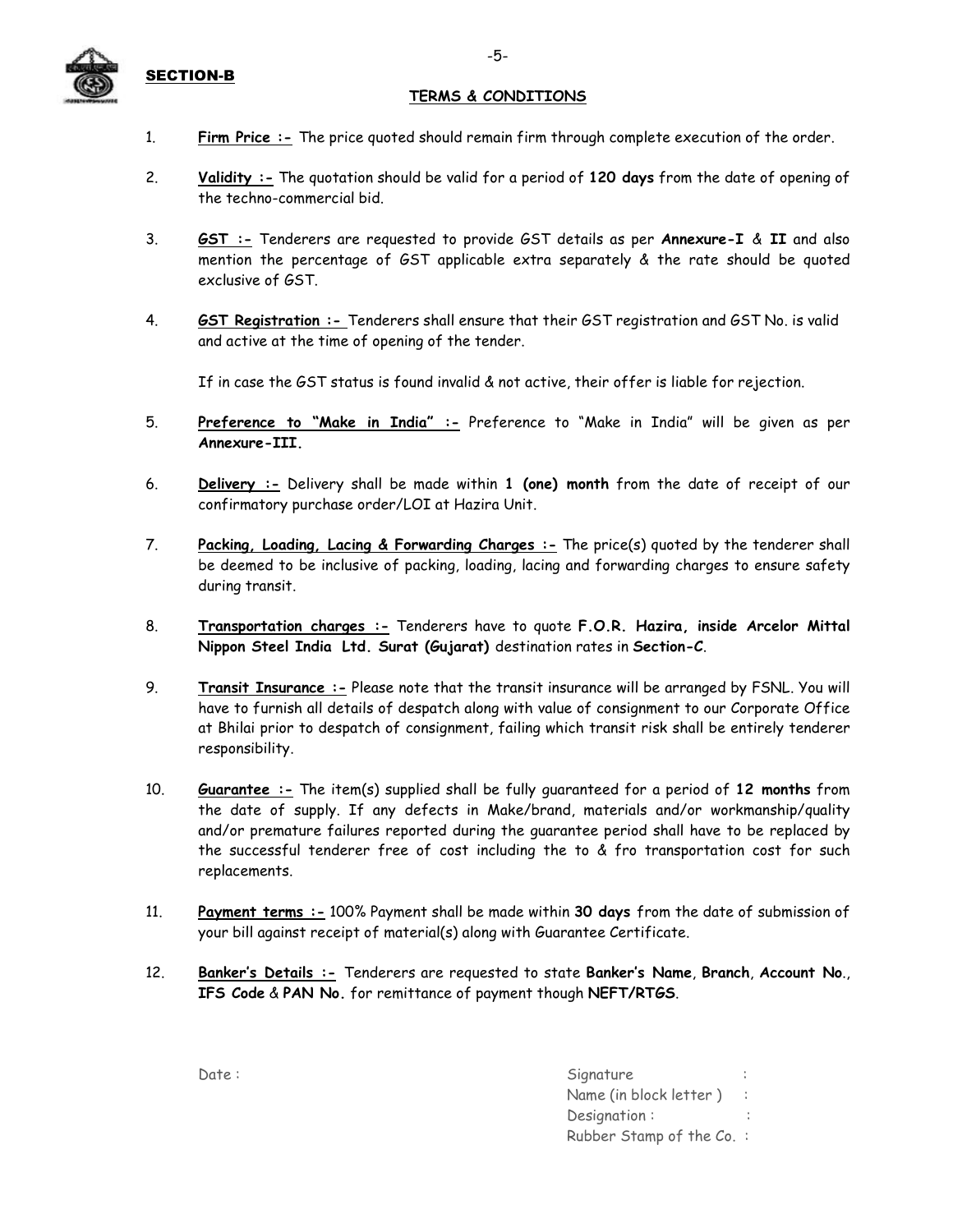

13. **Supply of material/Bills :-** The place of supply of material/services and place of submission of bill should be one and same i.e. Billed to & shipped to should be one and same. Tenderer should submit GST return mentioning the GST number of the State where the material has been supplied or services has been provided.

"**The party has to submit GST Compliance Invoice & in case Liquidated damage is applicable, then GST on Liquidated damage will also be recovered from the party**".

- 14. **Packing details :-** The material(s) should be packed in good condition.
- 15. **E-Way bill :-** It will be the responsibility of supplier to prepare proper e-way bill while transporting the goods.
- 16. **Quantity :-** FSNL reserves the right to reduce the quantity during placement of order and hence price quoted by the tenderer should also be valid for lesser quantity of individual item. The tenderer should specifically confirm the acceptance of this point in techno-commercial bid.
- 17. **Liquidated Damages :-** Penalty @ 1/2% per week of the value of the order shall be charged for delay in delivery beyond the scheduled delivery period, subject to a maximum of 5% of the value of the order. Proportionate penalty for delay for part of a week shall also be payable by you. The penalty falling due shall be recoverable from your bill(s). Your offer shall be rejected if this Liquidated damages clause is not accepted.

However, L.D. is exempted on account of force majeure conditions i.e., Lockout, Strike, Transporter's Strike, Riot, Civil War, Restrictions imposed by Govt. and acts of God like Flood, Earthquake, Fire etc. which are beyond the tenderer's control.

- 18. **Risk Purchase :-** In the event, the successful tenderer fails to execute the order, FSNL reserves the right to procure the same from some other source and the extra cost, if any, incurred by FSNL on such account and the duties and taxes thereof shall be recoverable from the successful tenderer. Your offer shall be rejected, if this Risk Purchase clause is not accepted.
- 19. **Arbitration :-** All disputes or differences whatsoever arising between the parties out of or relating to the construction, meaning and operation or effect of this contract or the breach thereof shall be settled by arbitration in accordance with the Rules of Arbitration of the Indian Council of Arbitration and the award made in pursuance thereof shall be binding on the parties.
- 20. **Disputes :-** Should any dispute as regards quality, quantity, specification, interpretations of the purchase order terms or methodology for execution of supply arise, the decision of FSNL will be final and binding upon the successful tenderer.
- 21. **Conditional offer :-** Quotations containing any other conditions other than those stated herein will be treated as conditional offer, which will be rejected.

Date : Signature : Signature : Signature : Signature : Signature : Signature : Signature : Signature : Signature : Signature : Signature : Signature : Signature : Signature : Signature : Signature : Signature : Signature : Name (in block letter) : Designation : Rubber Stamp of the Co. :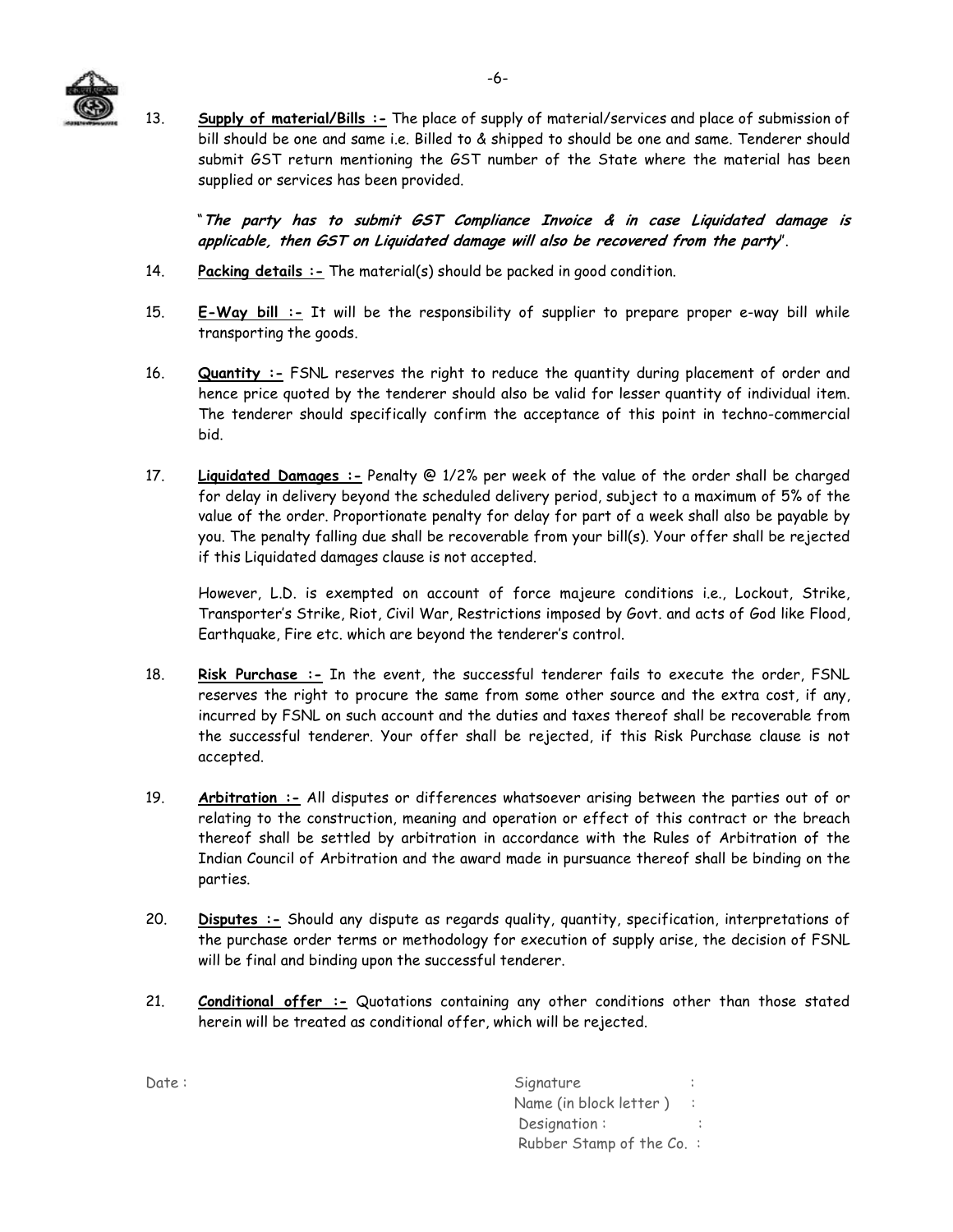

- 22. **Lowest Tender :-** Ferro Scrap Nigam Limited does not bind itself to accept the lowest in or any of the tenders and reserves the right to reject any or all the tenders, reduce or increase the quantities without assigning any reasons whatsoever.
- 23. **MSME :-** Tenderer(s) falling under MSME category and having valid registration certificate with NSIC, are required to submit registration certificate to enable us to consider under MSME, so that applicable benefits/facilities shall be provided as per procurement policy of Government of India.

"**All MSEs will have to make declaration of Udyog Adhar Memorandum (UAM) number on Central Public Procurement Portal (CPPP), failing which such bidders will not be able to enjoy the benefits as per Public Procurement Policy for MSEs order, 2012 for tenders invited electronically through CPPP**".

- 24. **Environment, health and safety of the organization :-** The supply of materials/execution of the job as stipulated in this enquiry should not adversely affect the environment, health and safety of the organization.
- 25. **Jurisdiction :-** Disputes, if any, arising out of this transaction are subject to provisions of competent court having jurisdiction over Durg.
- 26. **Blacklisting :-** The tenderer hereby declares that they have never been blacklisted and/or there were no debarring action against them by any Govt. organization/ CPSE/ Court. Further vendors who are found blacklisted at any later stage their bid/offer shall be liable for cancellation.

Also those vendors who cannot execute the job/supply as per the order, FSNL in its sole discretion reserves the right to cancel the order and blacklist the firm without any notice.

27. **Regret letter :-** Please forward your regret letter in case you do not wish to quote.

**All the above terms & conditions are acceptable to us.** 

| Date: | Signature                |
|-------|--------------------------|
|       | Name (in block letter) : |
|       | Designation:             |
|       | Rubber Stamp of the Co.: |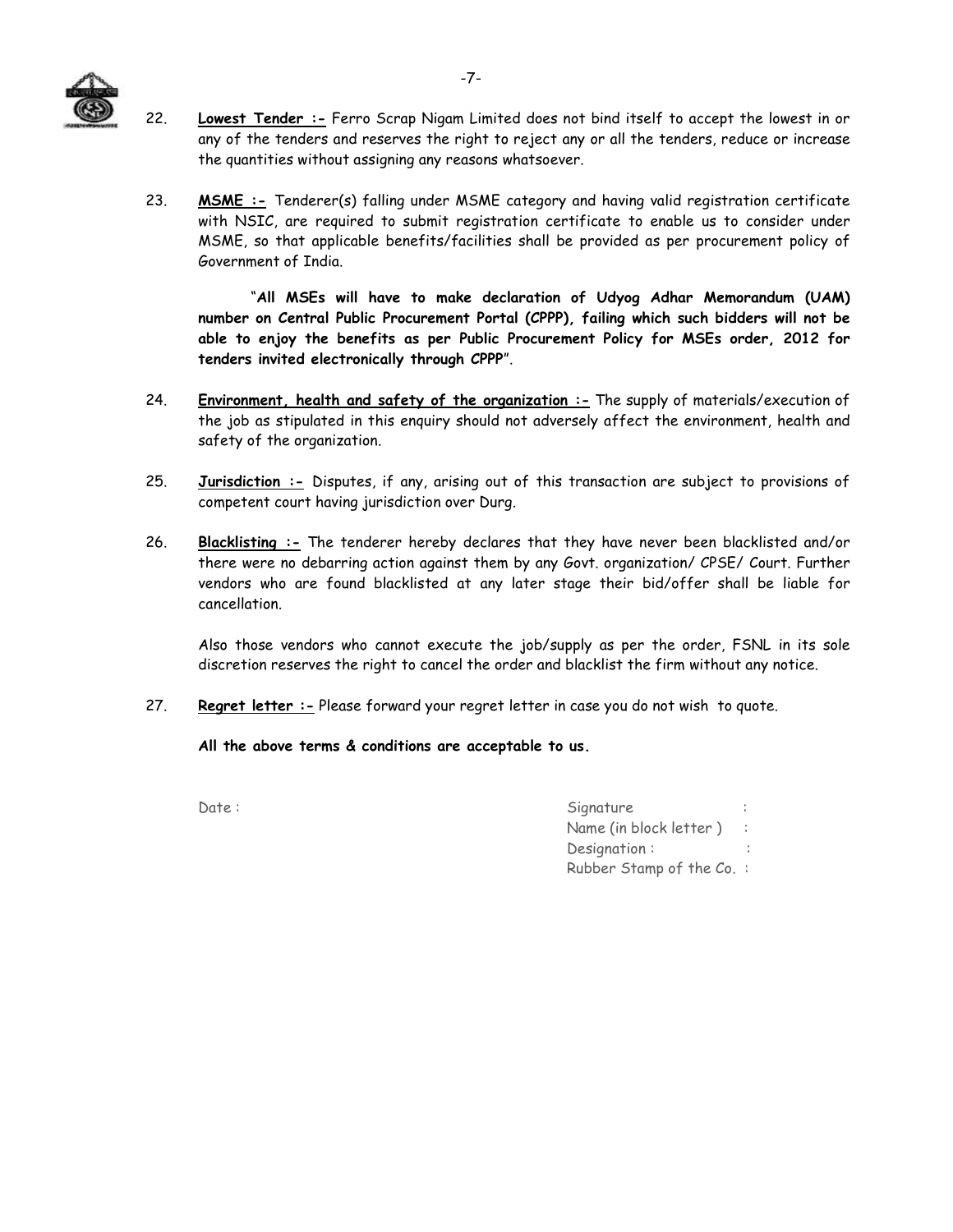## ANNEXURE-I

|  |  |  |                                                                                            |  |  | Please indicate the @ % of GST applicable and provide copy of GST Registration |
|--|--|--|--------------------------------------------------------------------------------------------|--|--|--------------------------------------------------------------------------------|
|  |  |  | Certificate. Tenderers are requested to provide following information for GST Compliance:- |  |  |                                                                                |

|             | Name of<br>Authorised<br>Person under |                                          | Place of Business                                | GST Regn<br>No.<br>(GSTIN) | Whether<br>under<br>Composition<br>Scheme | <b>HSN</b><br>Code<br>No. |  |
|-------------|---------------------------------------|------------------------------------------|--------------------------------------------------|----------------------------|-------------------------------------------|---------------------------|--|
| Vendor Name | GST with<br>Mobile No. &<br>Email ID. | Principal<br>Place of<br><b>Business</b> | <b>Additional</b><br>Place of<br><b>Business</b> |                            | Yes                                       | No                        |  |
|             |                                       |                                          |                                                  |                            |                                           |                           |  |
|             |                                       |                                          |                                                  |                            |                                           |                           |  |
|             |                                       |                                          |                                                  |                            |                                           |                           |  |
|             |                                       |                                          |                                                  |                            |                                           |                           |  |
|             |                                       |                                          |                                                  |                            |                                           |                           |  |
|             |                                       |                                          |                                                  |                            |                                           |                           |  |
|             |                                       |                                          |                                                  |                            |                                           |                           |  |
|             |                                       |                                          |                                                  |                            |                                           |                           |  |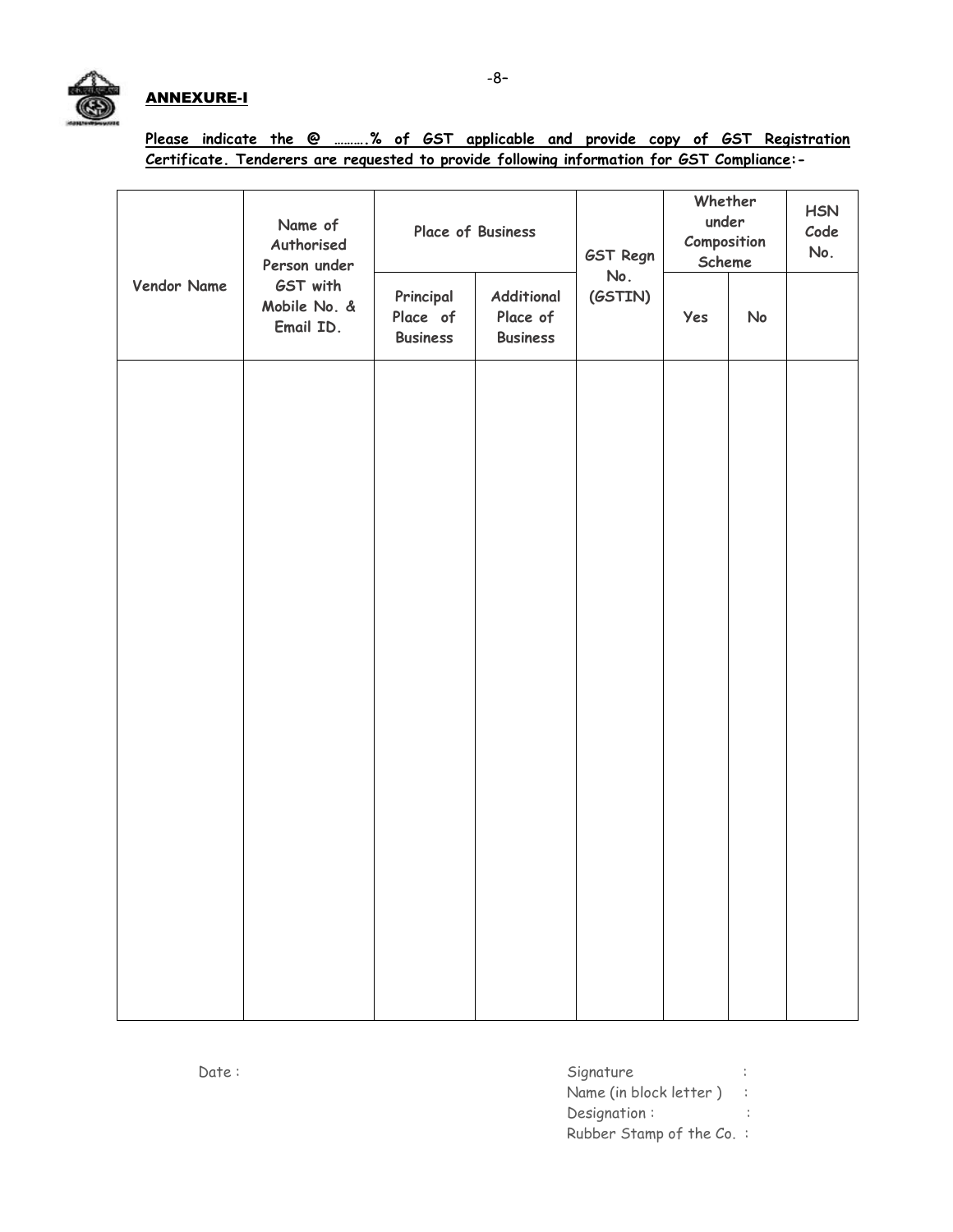

#### ANNEXURE-II

#### **Following undertaking is to be provided by Contractor/ vendor's at the time of submission of quotation:**

- 1. (a) We agree to do all things not limited to providing GST invoices or other documentation as per GST law relating to the above supply, payment of taxes, timely filling of valid statutory returns for tax period on the Goods and Service tax portal etc. that may be necessary to match the invoice on GST common portal and enable FSNL to claim input tax credit in relation to any GST payable under this Agreement or in respect of any supply/ service under this agreement.
	- (b) In case the Input Tax Credit of GST is denied or demand is recovered from FSNL on account of any non- compliance by the vendor/supplier/contractor, including non-payment of GST charged and recovered, the contractor shall indemnify FSNL in respect of all claims of tax, penalty and/or interest, loss, damages, costs, expenses and liability that may arise due to such non-compliance.
	- (c) Contractor/Vendor shall maintain high GST compliance rating track record at any given point of time.
	- (d) The Contractor/ Vendor shall avail the most beneficial notification, abatements, exemptions etc., if any, as applicable for the supplies/services under the Goods and Service Tax.
- 2. Any invoice issued in favour of FSNL shall contain the following particulars:
	- a. Name, address and GSTIN of the supplier;
	- b. Serial number of the invoice;
	- c. Date of issue;
	- d. Name, address and GSTIN of the recipient (FSNL Unit/C.O)
	- e. Name and address of the recipient and the address of the delivery, along with the State and its code,"
	- f. HSN code of goods or Accounting Code of services;
	- g. Description of goods or services;
	- h. Quantity in case of goods and unit or Unique Quantity Code thereof;
	- i. Total value of supply of goods or services or both;
	- j. Taxable value of supply of goods or services or both taking into discount or abatement if any;"
	- k. Rate of tax (Central Tax, State Tax, Integrated Tax (for inter-state supply), Union Territory Tax or cess);"
	- l. Amount of tax charged in respect of taxable goods or services (Central Tax, State Tax, Integrated Tax (for inter-state supply), Union Territory Tax or cess);"
	- m. Place of supply along with the name of State, in case of supply in the course of inter-state trade or commerce;"
	- n. Address of the billing where the same is different from the place of supply.
	- o. Signature or digital signature of the supplier or his authorised representative on Invoice.
- 3. GST invoice shall be prepared in triplicate, in case of supply of goods, in the following manner:
	- a. The original copy being marked as ORIGINAL FOR RECIPIENT;
	- b. The duplicate copy being marked as DUPLICATE FOR TRANSPORTER and
	- c. The triplicate copy being marked as TRIPLICATE FOR SUPPLIER.
- 4. GST invoice shall be prepared in duplicate, in case of supply of services, in the following manner :
	- a. The original copy being marked as ORIGINAL FOR RECIPIENT; and
	- b. The duplicate copy being marked as DUPLICATE FOR SUPPLIER.
- 5. In case of any advance given against any supplies contract, the supplier of the goods shall issue Receipt Voucher containing the details as prescribed in the GST Acts 2017 read with GST Rules, 2017.
- 6. For the purpose of the above mentioned requirements, the contractor/vendor shall provide necessary documents as may be necessary and shall allow inspection of the same to concerned authorities.

#### **All the above terms & Conditions are acceptable to us.**

| Date : | Signature                |  |
|--------|--------------------------|--|
|        | Name (in block letter) : |  |
|        | Designation:             |  |
|        | Rubber Stamp of the Co.: |  |
|        |                          |  |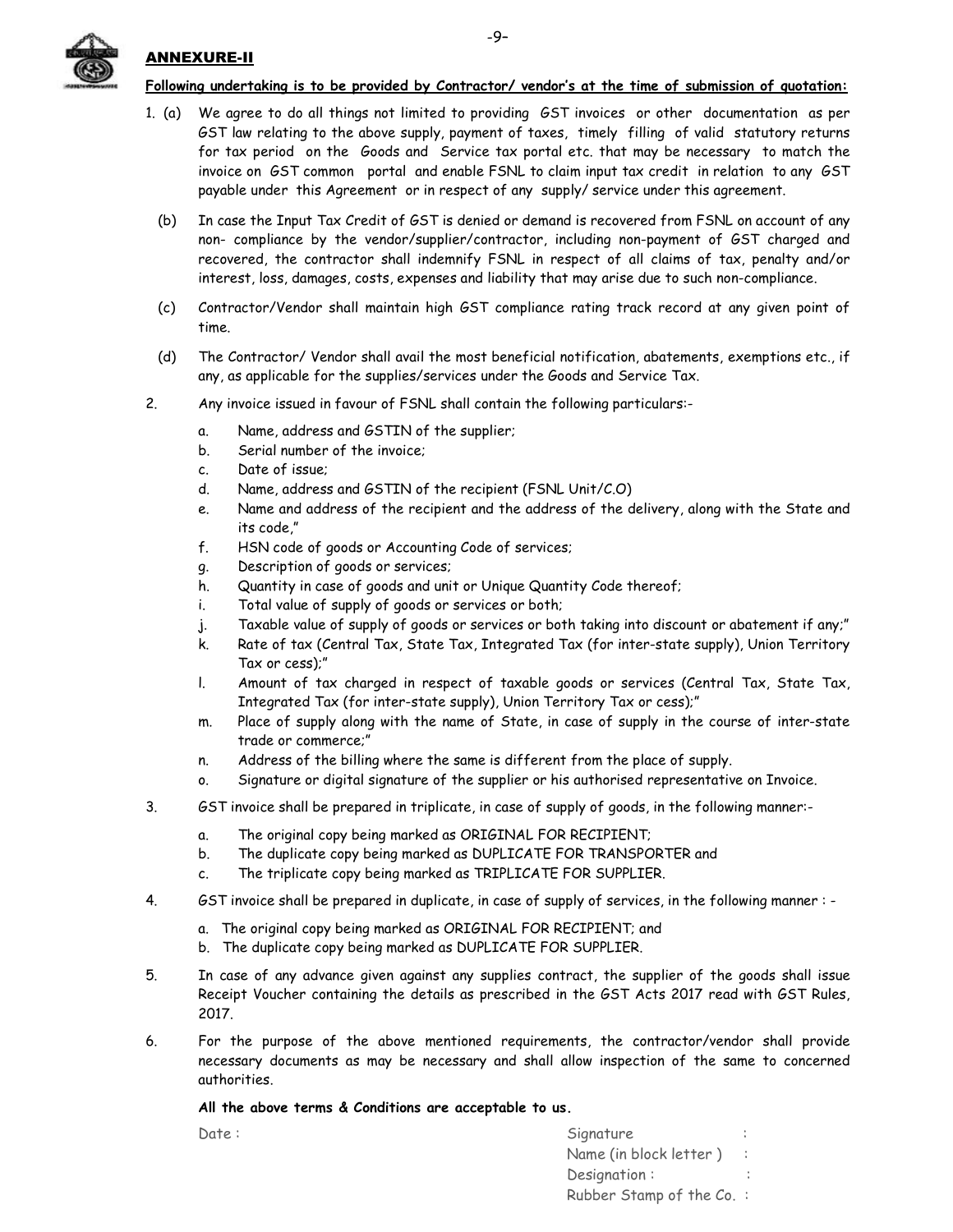

#### ANNEXURE –III

#### **PREFERENCE TO "MAKE IN INDIA"**

- **1. Purchase preference shall be given to local suppliers in all procurement in the manner specified hereunder**: -
- (a) In procurement of goods where the estimated value of procurement is Rs. 50.00 lakhs or less, only the local suppliers shall be eligible. If the procurement of such goods is more than Rs. 50.00 lakhs, the provision as stipulated under shall be applicable as the case may be.
- (b) In procurement of goods which are divisible in number, following procedure shall be adopted:
	- (i). If the L1 bidder is from the local supplier, the contract for full quantity will be awarded to L1 bidder.
	- (ii). If L1 bidder is not from the local supplier, 50% of the order quantity shall be awarded to L1. Thereafter, the lowest bidder among the local supplier will be invited to match the L1 price for the remaining 50% quantity subject to the local supplier's quoted price falling within the margin of purchase preference of 20% & contract for that quantity shall be awarded to such local supplier subject to matching the L1 price. In case such lowest eligible local supplier fails to match the L1 price or accepts less than the offered quantity, the next higher local supplier within the margin of purchase preference shall be invited to match the L1 price for remaining quantity and so on, and contract shall be awarded accordingly. In case some quantity is still left uncovered on local suppliers, then such balance quantity may also be awarded to L1 bidders.
- (c) If the procurement of goods which are not divisible in number, such as procurement of services/repairs etc. following procedure shall be adopted: -
	- (i). If L1 is from the local supplier, the contract will be awarded to L1 bidder.
	- (ii). If L1 is not from a local supplier, the lowest bidder among the supplier will be invited to match the L1 price subject to local supplier's quoted price falling within the margin of purchase preference of 20% and the contract shall be awarded to such local supplier subject matching the L1 price.
	- (iii). In case such lowest eligible supplier fails to match the L1 price, the local supplier with the next higher bid within the margin of purchase preference of 20% shall be invited to match the L1 price and so on and contract shall be awarded accordingly. In case none of the local supplier within the margin of purchase preference matches the L1 price, then the contract may be awarded to the L1 bidder.

#### **2. Verification of local content :-**

- (i). The local supplier at the time of tender shall be required to provide self-certification that the item offered meets the minimum local content of 50% and shall give details of location(s) at which the local value addition is made.
- (ii). In case the procurement for a value exceeds Rs. 10.00 Crores, the local supplier shall be required to provide certification from statutory auditor or cost auditors of the company (in case of companies) or from a practicing cost accountant or practicing chartered accountant (in respect of suppliers other than companies) giving percentage of local content.

Date : Signature : Signature : Signature : Signature : Signature : Signature : Signature : Signature : Signature : Signature : Signature : Signature : Signature : Signature : Signature : Signature : Signature : Signature : Name (in block letter) : Designation : Rubber Stamp of the Co. :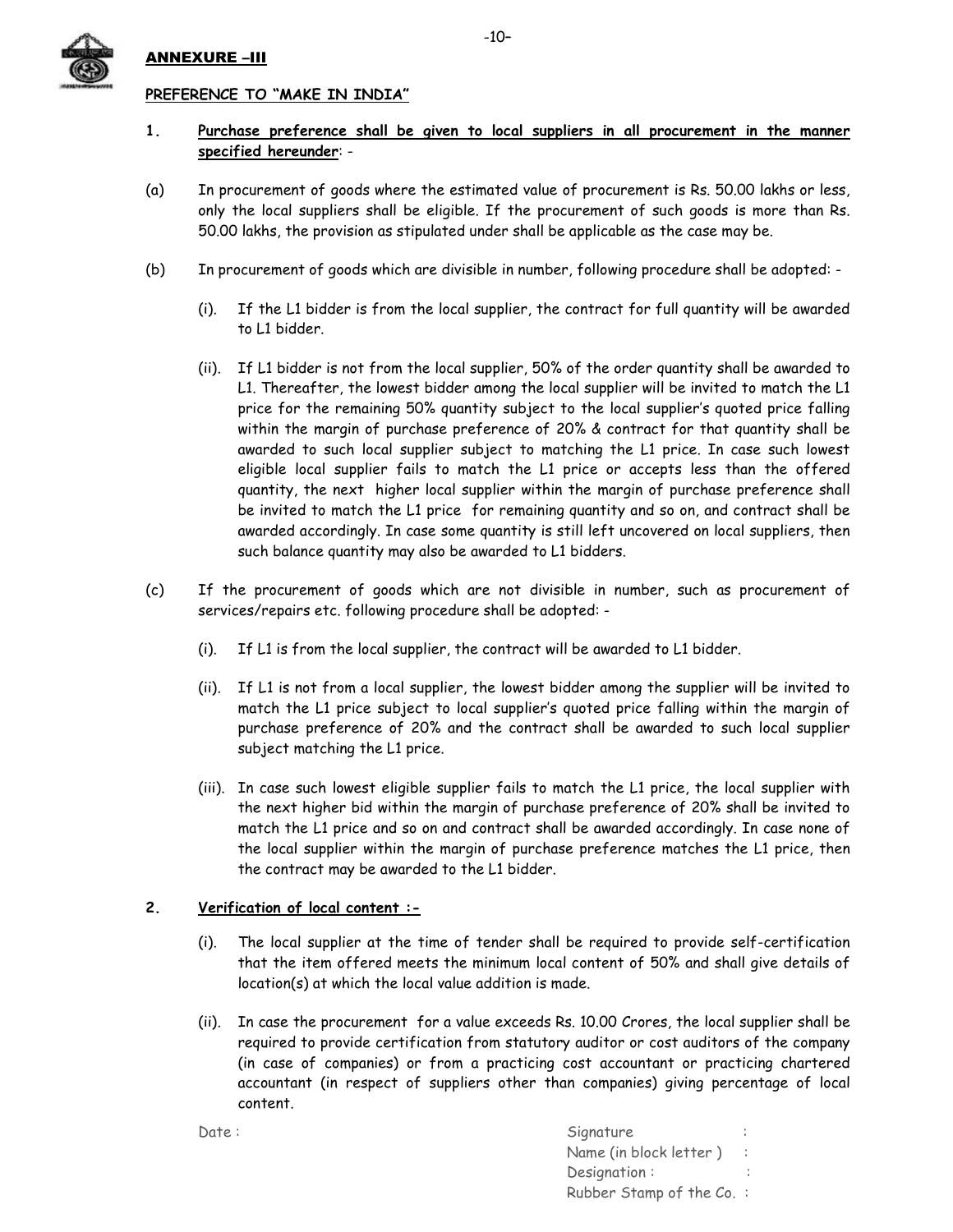

- (iii). False declaration will be in breach of the Code of Integrity under Rule 175(1) (i) (h) of the General Financial Rules for which a bidder or is successors can be debarred for upto two years as per Rule 151 (iii) of the General Financial Rules alongwith such other action as may be permissible under law.
- 3. **Exemption of small purchases :-** Not withstanding anything contained in paragraph 3, procurements where the estimated value to be procured is less than Rs. 5 lakhs shall be exempt from this order. However, it shall be ensured by procuring entities that procurement is not spilt for the purpose of avoiding the provisions of this clause.

#### **Definition for this purpose will be: -**

**"Local Content"** means the amount of value added in India which shall, unless otherwise prescribed by the Nodal Ministry, be the total value of the item procured (excluding net domestic indirect taxes) minus the value of imported content in the item (including all customs duties) as a proportion of the total value, in percent.

**"Local Supplier"** means a supplier or service provider whose product or service offered for procurement meets the minimum local content as prescribed under this Order or by the competent Ministries/Departments in pursuance of this order.

**"Margin of Purchase Preference"** means the maximum extent to which the price quoted by a local supplier may be above the L1 for the purpose of purchase preference.

#### **All the above terms & Conditions are acceptable to us.**

| Date: | Signature                     |
|-------|-------------------------------|
|       | Name (in block letter) $\; :$ |
|       | Designation:                  |
|       | Rubber Stamp of the Co. :     |